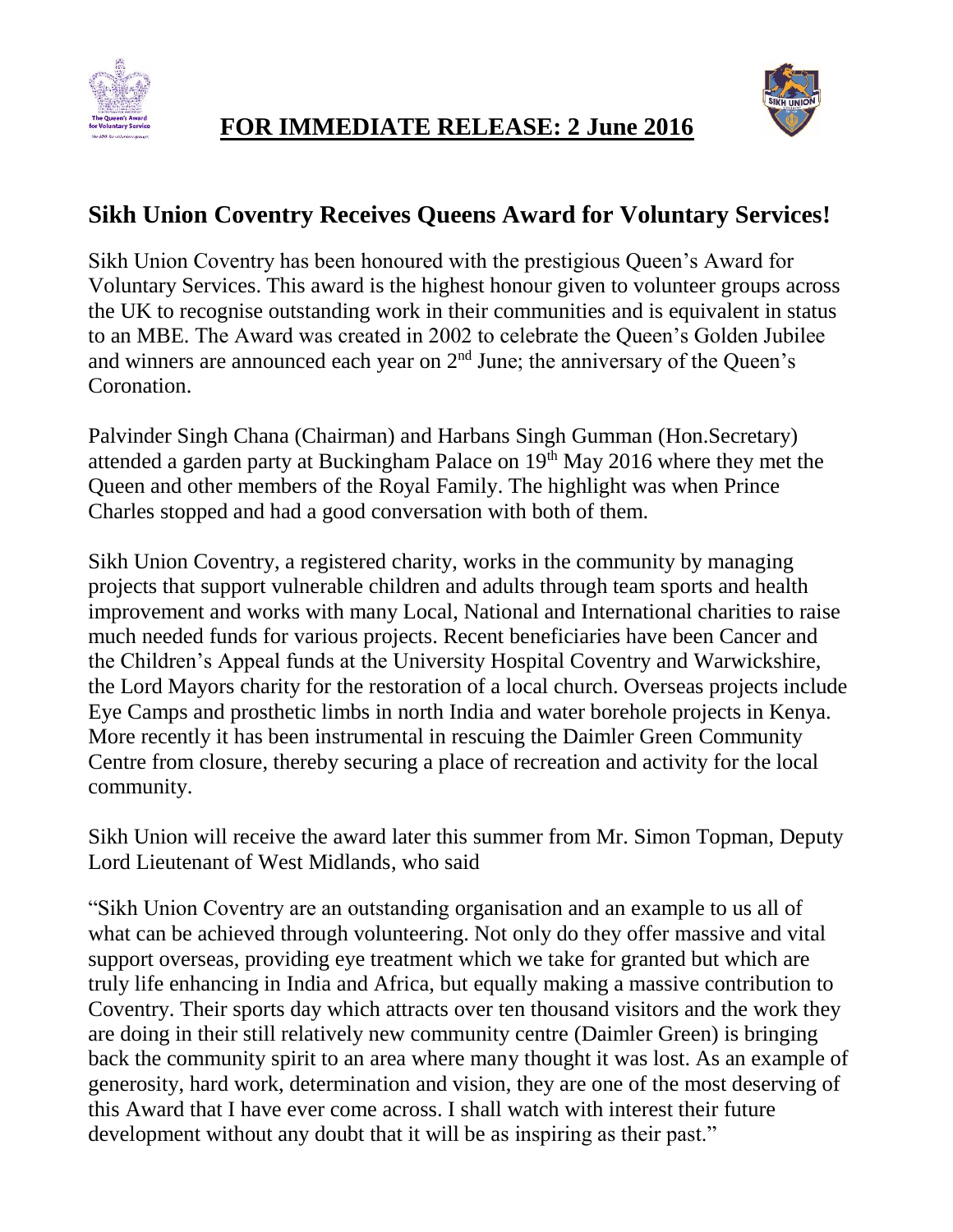Palvinder Singh Chana (Chairman) said:

"We are honoured and delighted to have been recognised for the voluntary work which our organisation has been carrying out for over thirty years. I express my whole hearted appreciation and gratitude to all members of Sikh Union for their tireless commitment in organising various events throughout the year and raising much needed funds.

My sincere thanks to all our sponsors, volunteers and organisations for their support in all aspects of our work; and I urge members of our local community to join us in making further advancements in our charitable work locally and overseas."

The Queen's Award for Voluntary Service Committee Chair, former broadcast journalist Sir Martyn Lewis said:

"I warmly congratulate all of the inspirational voluntary groups who have been rewarded for their community work with a Queen's Award for Voluntary Service. The judging panel for this year's awards were struck by the quality and breadth of all the successful groups. The thousands of volunteers who give up spare time to help others in their community and to help solve problems demonstrate the very best of democracy in action."

**Contact:** Name: Bali Singh Panesar Tel: 07970507899 Email: g.panesar@btinternet.com [www.sikhunion.org](http://www.sikhunion.org/)

> Registered Charity Name: Sikh Union Ltd Registered Charity Number: 1150047